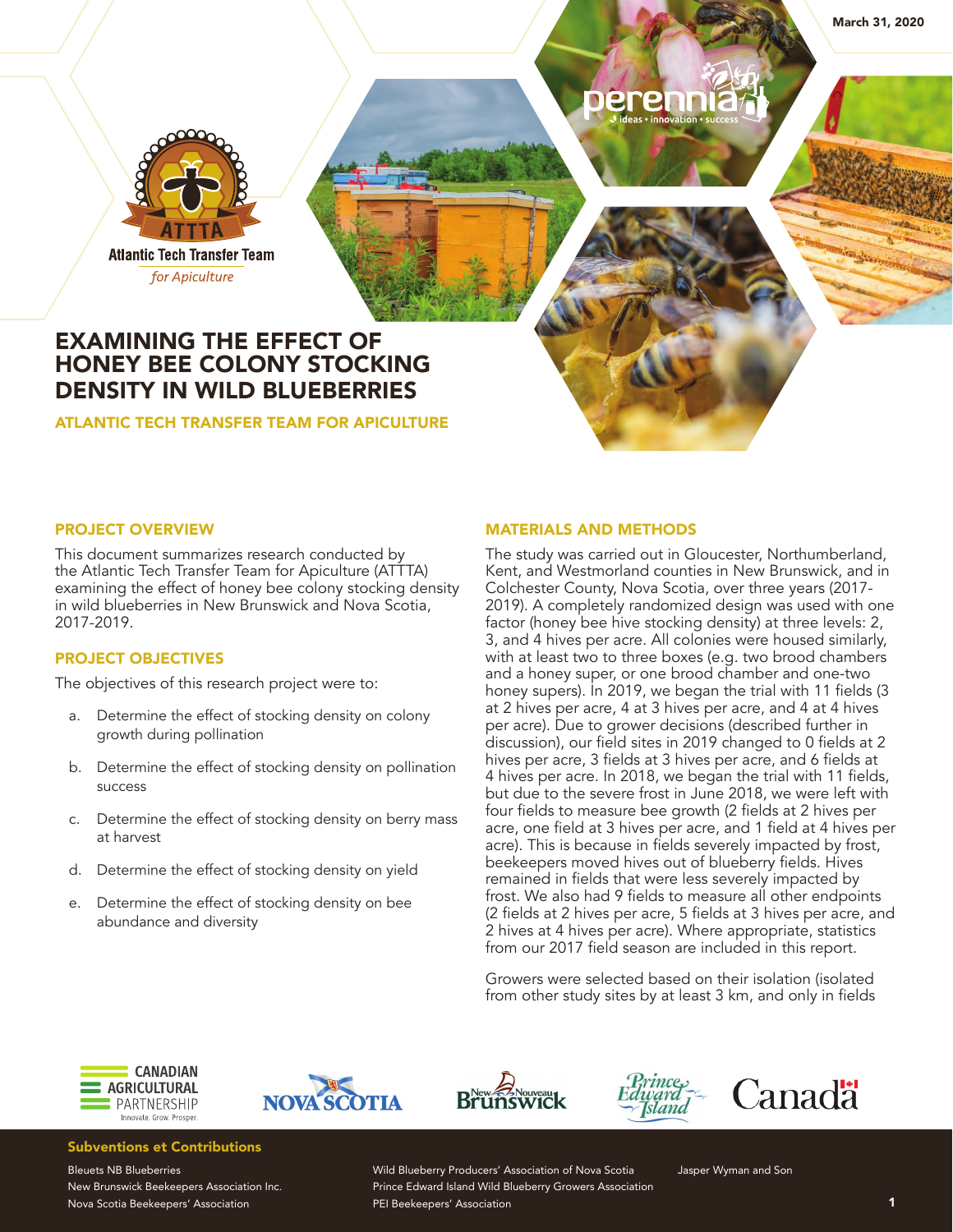with nearby fields stocked at the same honey bee stocking densities being studied). Permission was granted from individual beekeepers to assess colony strength. Colony strength was quantified at the beginning and end of blueberry bloom by recording the number of seams of bees (Nasr et al. 1990). The first sampling period occurred within three days of the hives being placed in blueberry fields, and the second sampling occurred within three days of the colonies being removed from blueberry fields. The hives studied were in their first blueberry pollination to reduce variability. Thirty stems within each study field were randomly selected before flowering (early May) by walking slowly through the fields in a zig-zag pattern (Chiasson and Argall 1996; Drummond 2002). Each stem was 1m apart and tagged with flagging tape with a corresponding sample number in order to track number of flowers (May), fruit set (July), and harvest (August). In 2017, 50 stems per field were tagged and in 2018 and 2019, 30 stems per field were tagged.

In 2019, we introduced transects to conduct bee surveys. These transects were constructed approximately 20 m from honey bee hive locations and were 2 m wide by 30 m long. The transects ran in an East-West orientation. Thirty-minute bee walks were conducted during pollination in each study field, and observations were recorded for all honey bees (*Apis*) and native bees (non-*Apis*). Transect walks were done as inconspicuously as possible to avoid startling pollinators.

## **STATISTICS**

Analysis of variance (ANOVA) using a general linear model was used to detect any differences among the following measured endpoints: 1) colony growth during blueberry pollination (final seam count – initial seam count), 2) pollination success at different stocking densities, 3) mean berry mass at different stocking densities, 4) yield at different stocking densities, and 5) effect of stocking density on honey bee and native bee abundance and diversity. The model assumptions of normal distribution of error terms and constant variance of the residuals were met for all analyses except bee abundance and diversity, which underwent a square root transformation. Letter groupings were produced to show significant differences among means using  $\alpha$  = 0.05 and generated using Fishers LSD. All statistical analyses were carried out using Minitab (Minitab 2018).

Data from 2018 and 2019 were included to analyze the effect of stocking density on colony growth. The average hive growth per field was used as a replicate and the individual hives were used as a pseudo-replicate. Since different number of hives were used among fields and among years, and there were different numbers of stems between 2017, and 2018-2019, we used the average growth of hives per field, or average number of berries per stem per field, as a metric for more accurate comparison. Data were collected in 2017 on colony growth, but due to variability in colony size and management, were excluded for analysis (more information provided in discussion).

To analyze the effect of stocking density on pollination success, the average success rate per field (number of flowers divided by the number of berries in August divided by the number of flowers in May, multiplied by 100%) was

used as a replicate, and individual stems were used as a pseudo-replicate. Data from 2017 and 2019 were included, while data from 2018 was excluded due to the severe frost experienced in June 2018.

To evaluate the effect of stocking density on berry mass at harvest, the average berry mass per field was used as a replicate, while individual berries were used as a pseudoreplicate. Tagged stems were picked individually and berries were harvested. The total weight of all the berries per stem was calculated, and then divided by the total number of berries per stem to get an average weight per berry per stem. Data were included from 2017, 2018, and 2019.

To evaluate the effect of stocking density on total yield at harvest, we used blueberry hand rakes (34 cm wide by 23 cm long) to collect yield data from 1m<sup>2</sup> plots. We harvested 5 replicates of blueberry transects per field (in random locations throughout study fields) and then took the blueberry yield from each quadrat and multiplied the weight per quadrat (kg/m2 ) harvested by 8921.79 to convert units to lbs per acre. Data for this analysis were only collected in 2019.

In 2019 we added an experiment to evaluate the effect of honey bee stocking density on honey bee and native bee abundance. We also examined the impact of honey bee stocking density on honey bee (*Apis*) and native bee (non-*Apis*) abundance.

# RESULTS

## Effect of Stocking Density on Colony Growth

The effect of honey bee stocking density (hives per acre) on colony growth (seams of bees) was tested in New Brunswick and Nova Scotia wild blueberry fields across two years (2018 and 2019). Three different stocking densities were compared: 2 hives per acre (n= 2 fields), 3 hives per acre ( $n= 2$  fields), and 4 hives per acre ( $n= 7$  fields). There was no significant effect of honey bee stocking density on colony growth during pollination ( $F_{2,8} = 0.48$ ; P = 0.634) (Figure 1).



Figure 1. Boxplot demonstrating the effect of honey bee hive stocking density (hives per acre) on colony growth in New Brunswick and Nova Scotia study fields, 2018-2019.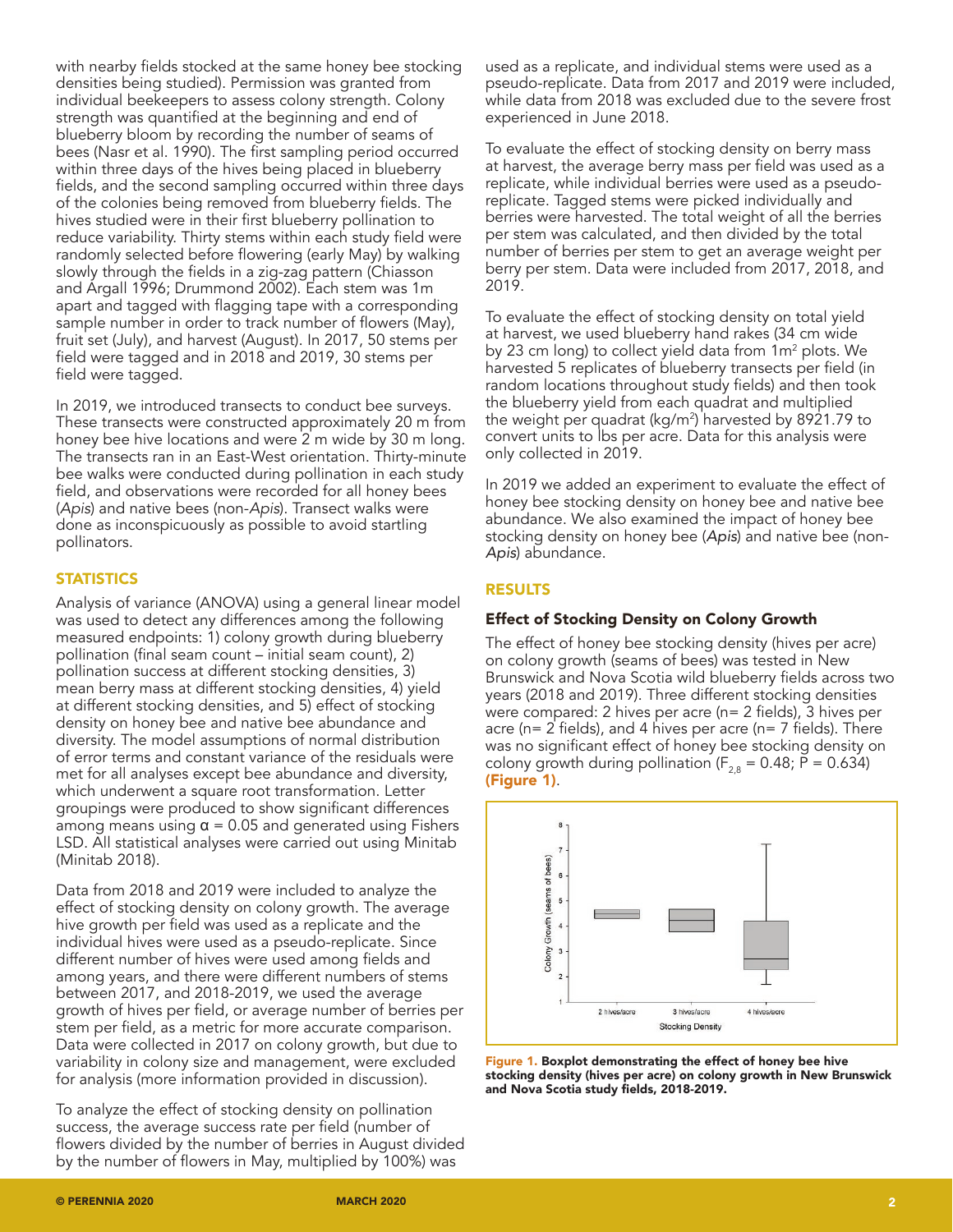Colonies stocked at 2 hives per acre grew an average of 4.5 (SE  $\pm$  0.18) seams of bees, while colonies stocked at 3 hives per acre grew an average of 4.2 (SE ±0.45) seams of bees. Colonies stocked at 4 hives per acre grew an average of 3.4 (SE  $\pm$  0.71) seams of bees.

### EFFECT OF STOCKING DENSITY ON POLLINATION **SUCCESS**

The effect of honey bee stocking density (hives per acre) on pollination success (number of berries at harvest time divided by the number of flowers during pollination) was tested in New Brunswick and Nova Scotia wild blueberry fields across three years (2017-2019). Due to the severe frost and its impact on pollination success in 2018, only data from 2017 and 2019 are presented. Three different stocking densities were compared: 2 hives per acre (n= 2 fields), 3 hives per acre (n= 5 fields), and 4 hives per acre (n= 6 fields). There was no significant effect of honey bee stocking density on pollination success ( $F_{2,11} = 2.29$ ; P = 0.147) (Figure 2).

Fields stocked at 2 hives per acre resulted in a pollination success rate of 50.5% (SE  $\pm$  15.2) on average, while colonies stocked at 3 hives per acre had an average pollination success rate of 66.4% (SE  $\pm$  5.0). Colonies stocked at 4 hives per acre had an average pollination success rate of 72.5% (SE  $\pm$  4.2).



Figure 2. The effect of honey bee hive stocking density (hives per acre) on pollination success (%) in New Brunswick and Nova Scotia study fields, 2017 and 2019.

#### EFFECT OF STOCKING DENSITY ON BERRY MASS AT HARVEST

The average berry mass at harvest was compared among three different stocking densities: 2 hives per acre ( $n = 4$ ), 3 hives per acre ( $n= 11$ ) and 4 hives per acre ( $n= 7$ ) and across three years: 2017-2019. There was no significant effect of honey bee stocking density on average berry mass at harvest  $(F_{2,20} = 0.39; P = 0.684)$  (Figure 3).

Fields stocked at 2 hives per acre produced berries weighing on average 0.30 g ( $SE \pm 0.03$ ) while fields stocked at 3 hives per acre produced berries weighing on average 0.39 g (SE  $\pm$  0.04). Fields stocked at 4 hives per acre produced berries weighing on average 0.39 g (SE  $\pm$ 0.07).



Figure 3. Boxplot demonstrating the effect of honey bee hive stocking density (hives per acre) on average wild blueberry mass (g) in New Brunswick study fields in 2018 and 2019.

#### EFFECT OF STOCKING DENSITY ON BERRY YIELD

Wild blueberry yield at harvest (lbs per acre) was compared among two different stocking densities (3 hives per acre (n  $=$  3) and 4 hives per acre (n= 6)) in New Brunswick in 2019. There was no significant effect of honey bee stocking density on yield at harvest ( $F_{1,7}$  = 0.24; P = 0.639) (Figure 4).

Fields stocked at 3 hives per acre produced on average 6,654 lbs (SE  $\pm$  878lbs) per acre, while fields stocked at 4 hives per acre produced on average 7,143 lbs (SE  $\pm$  565 lbs) per acre.



Figure 4. Wild blueberry yield in the two honey bee stocking density treatments tested in New Brunswick in 2019: 3 and 4 hives per acre.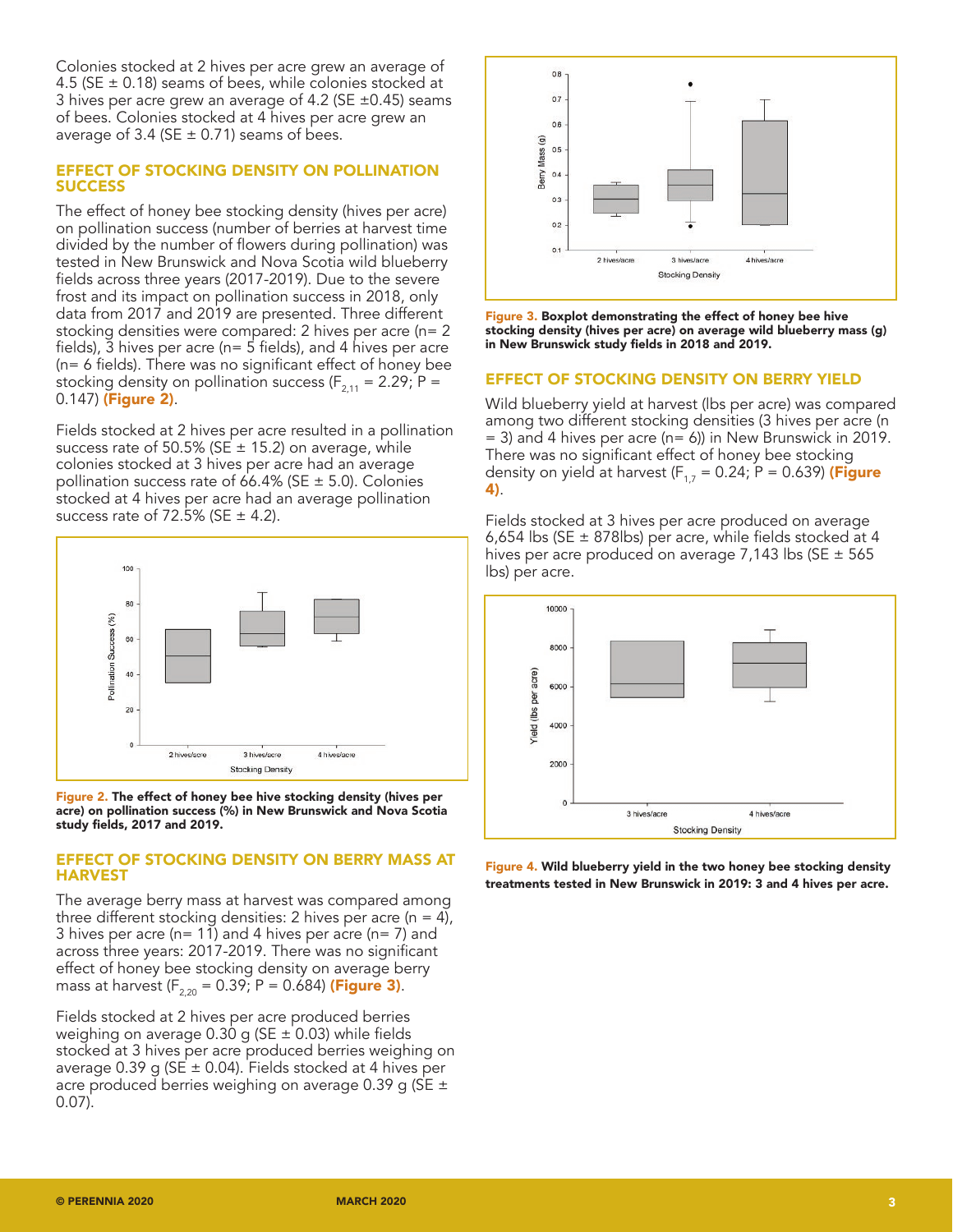#### EFFECT OF STOCKING DENSITY ON BEE ABUNDANCE AND DIVERSITY

We found no significant interaction of honey bee stocking density and bee type (Apis or non-Apis) ( $F_{1,14} = 0.02$ ; P = 0.899) (Figure 5). There was no significant effect of honey bee stocking density on bee abundance ( $F_{1,14} = 0.22$ ; P = 0.643) nor bee type ( $F_{1,14}$  = 1.28; P = 0.276) observed during our thirty minute transect surveys. In fields stocked at 3 hives per acre, we observed on average 40 (SE  $\pm$  5.29) honey bees and 25.33 (SE  $\pm$  6.36) other bees. In fields stocked at 4 hives per acre of honey bees, we found 33 (SE  $\pm$  14.8) honey bees and 21.33 (SE  $\pm$  4.28) other bees.



Figure 5. The effect of honey bee stocking density on abundance of honey bees (*Apis*) and other bees (non-*Apis*) in New Brunswick wild blueberry fields in 2019.

## **DISCUSSION**

## Effect of Stocking Density on Colony Growth

We found that colonies stocked at 2 hives per acre displayed the greatest growth, although not significantly more than hives stocked at 3 and 4 hives per acre.

## The New Brunswick pollination standard is

[https://www2.gnb.ca/content/gnb/en/departments/10/](https://www2.gnb.ca/content/gnb/en/departments/10/agriculture/content/bees/pollination.html) [agriculture/content/bees/pollination.html](https://www2.gnb.ca/content/gnb/en/departments/10/agriculture/content/bees/pollination.html)

- At least 2 boxes or supers
- Contain a laying queen and brood
- 25,000-30,000 honey bees

## The Nova Scotia pollination standard is

[http://www.nsbeekeepers.ca/newBeekeepersDetail.](http://www.nsbeekeepers.ca/newBeekeepersDetail.php?Pollination-Standard-12) [php?Pollination-Standard-12](http://www.nsbeekeepers.ca/newBeekeepersDetail.php?Pollination-Standard-12)

- 4 frames of brood with 100% brood coverage (or equivalent)
- 8 frames of bees with 100% bee coverage (or equivalent)
- 2 frames of honey
- 1 laying queen

Our findings suggest a trend of decreasing colony growth as stocking density increases, but when hives are sent at the pollination standard, they display optimal growth without swarming. Regardless of stocking density, it is important that all hives meet the pollination standard. When hives are stocked at high densities, it may be even more important to send colonies with high populations, and extra honey and pollen reserves. Colonies sent below pollination standard to high stocking densities may be negatively impacted by pollination and may even shut down egg-laying to conserve resources. We observed decreased growth at higher stocking densities (3 and 4 hives per acre) compared to 2 hives per acre, although not significantly so. Based on pollination success data of 73% at 4 hives per acre, it may not be in the best interest of colony health to stock at densities higher than 4 hives per acre, particularly as it may not be possible to achieve pollination success rates higher than 73%.

Hives that were sent to pollination weak (did not meet the standard) did not grow during pollination and were excluded from analysis. Hives that were sent too strong (many of the hives in 2019) swarmed and potentially negatively impacted pollination. When hives are sent too weak, there is an inadequate foraging force available to pollinate. When hives are sent too strong, the hive is not at its optimal strength and does not have the same capacity or ability to pollinate (e.g. egg-laying slows down before swarming, and with reduced young bees "brood" to feed, there is a decreased need to forage for pollen (Sammataro and Avitabile 2011; Schneider 2015)). This also negatively impacts the beekeeper; when hives swarm in blueberry fields, there are reduced populations of bees to forage for honey after pollination or divide colonies to make up new colonies for sale or replacement. When hives are sent at the standard, an adequate foraging force is available to pollinate, the hive can maximize its potential growth in blueberry fields, and provide increased populations to collect honey after pollination or be able to be divided (split) after pollination, providing increased hive numbers or revenue for beekeepers.

### EFFECT OF STOCKING DENSITY ON POLLINATION **SUCCESS**

Although we did not detect significant differences in pollination success among different stocking densities, we did notice a positive trend in pollination success as stocking density increased. At the current industry standard of 2 hives per acre, pollination success rates of 50.5% were achieved. By increasing stocking density to 3 hives per acre, pollination success rates of 66.4% were achieved, and increased at 4 hives per acre to 72.5%. It is unknown what the pollination success limit was in these study fields, as pollination success can depend on genotype, weather, pollinator abundance, degree of self-sterility, and proportion of other clones, among other factors (Drummond 2002). In New Brunswick, pollination success rates of 40-50% are considered "very good", while rates of 50-60% would be considered "excellent" (Chaisson 1996). Using these results, stocking hives at 3 and 4 hives per acre achieved above excellent pollination success in our study fields. Weather during the 2019 pollination season was optimal for pollinator foraging, and weather during the 2017 pollination season was also ideal; this factor may have improved the pollination success results observed.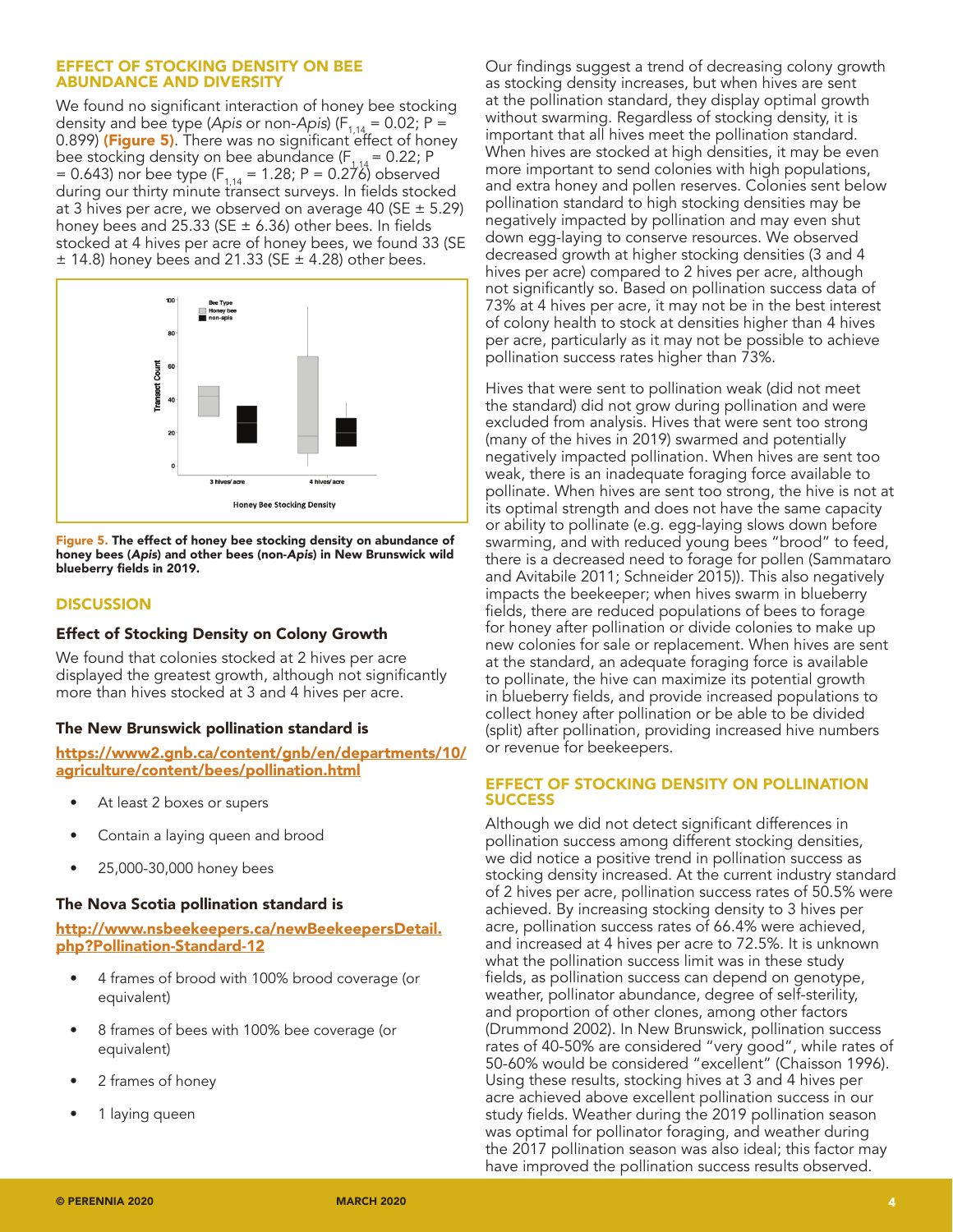## EFFECT OF STOCKING DENSITY ON BERRY MASS AT HARVEST

We did not detect a significant difference in berry mass at harvest among different stocking densities tested (2, 3 and 4 hives per acre). Fields stocked at 3 and 4 hives per acre did produce heavier berries than fields stocked at the current industry standard of 2 hives per acre, although not significantly so. We found that at 4 hives per acre, berry mass was more variable. For example, some berries were large (indicating better pollination), but some berries were smaller and more variable.

# EFFECT OF STOCKING DENSITY ON BERRY YIELD

We found that fields stocked at 4 hives per acre did not produce significantly more yield than fields stocked at 3 hives per acre in New Brunswick. However, the difference in yield at 4 hives per acre, compared to 3 hives per acre, allowed for more than the cost of an additional pollinating unit, based on \$0.45 per pound for blueberries. We also found less variability in yield at 4 hives per acre; fields stocked at this density produced more consistent crops than fields stocked at 3 hives per acre. Yield information was only collected in 2019 in New Brunswick, which allowed for comparison of similar fields and reduced variability. However, this also means our recommendations need to be tailored to specific growers and regions. For example, what makes sense in New Brunswick fields (with typically higher yield potentials) may not make sense in other parts of the Maritimes (e.g. fields with lower yield potentials). If fields are not consistently producing above 6,500 lbs per acre, stocking at 4 hives per acre may not be economically viable, based on our data. This experiment should be repeated in additional regions including Nova Scotia and Prince Edward Island.

In Nova Scotia, Eaton and Nams (2012) saw a linear increase in blueberry yield up to 4 hives per hectare (1.6 hives per acre). However, the highest yield they cited in the study was 5000 kg/ha (approximately 4500 lbs per acre) (Eaton and Nams 2012), meaning their upper yield limit of fields studied would be considered relatively poor producing fields in our study in New Brunswick. In this Nova Scotia study, the authors suggested that variability was too high above 1.6 hives per acre to make recommendations on stocking density; in our study, we are now able to make recommendations up to 4 hives per acre. This emphasizes the need for regional decisions based on regional research, individual fields, and yield potential.

### EFFECT OF STOCKING DENSITY ON BEE ABUNDANCE AND DIVERSITY

Honey bee stocking density did not significantly impact the number of honey bees or native bees we observed in the same fields. There was greater variability in the number of honey bees detected in fields stocked at 4 hives per acre, but this could be due to increased competition for floral resources, and honey bees using their large foraging range (up to 5 km) to access floral resources elsewhere. We found no evidence for competition between honey bees and native bees at higher honey bee stocking densities, suggesting using managed pollinators at these stocking

densities (up to 4 hives per acre) does not displace native bees that provide base pollination, potentially due to the short pollination window that managed bees are placed in blueberry fields.

# CHALLENGES

As with most field research, we encountered challenges during the three years of study. There were major challenges surrounding grower and beekeeper communication. For example, each year we carefully designed an experiment that considered adequate replication for statistics (e.g. number of fields with the same stocking densities of honey bee hives). Each year, we encountered situations where we lost replication due to stocking densities changing, or hives moving in and out of fields prematurely. We also encountered challenges with honey bee colony strength. For example, colonies monitored for growth during pollination in 2017 were excluded from all analyses as many of the colonies did not meet the New Brunswick recommended pollination standard or were not managed similarly (e.g. different hive configurations, from different sources in and outside of New Brunswick). Hives studied in 2018 and 2019 were from fewer beekeeper sources that generally followed similar management practices. These hives consistently met the recommended pollination standard, and were stronger, except for one field studied in 2019 (these weak hives were omitted from statistical analyses).

These challenges also highlight the importance of studying the optimal strength of honey bee hives entering wild blueberry pollination, a future goal of our project. For the past three years of study, we omitted hives from statistical analyses if they did not meet the pollination standard or were managed very uniquely. We also tried to work with fewer beekeepers to reduce variability and ensure we met the pollination standard. In future work, we will also examine if there is a correlation between starting strength of hives and colony growth as well as pollination success, berry mass, and yield. This information could allow us to determine if the current pollination standard is adequate, or if new recommendations should be made.

Moving forward, grower and beekeeper communication is key with researchers, but we also advocate this is a twoway street. We aim to design high-quality experiments and work with farmers as best we can to ensure accurate data are collected. We as researchers, however, are also responsible for sharing results in a timely manner.

## GENERAL RECOMMENDATIONS

Our study shows that increasing honey bee stocking densities can reduce variability in pollination success and yield but may only be economically viable in fields with higher yield potential, and when blueberry prices are optimal.

Colony growth decreased as stocking density increased, although not significantly so. More importantly, hives sent to pollination meeting the pollination standard grew well and did consistently better than weak hives. There are benefits to the blueberry grower and beekeeper to send hives at the pollination standard, at least up to 4 hives per